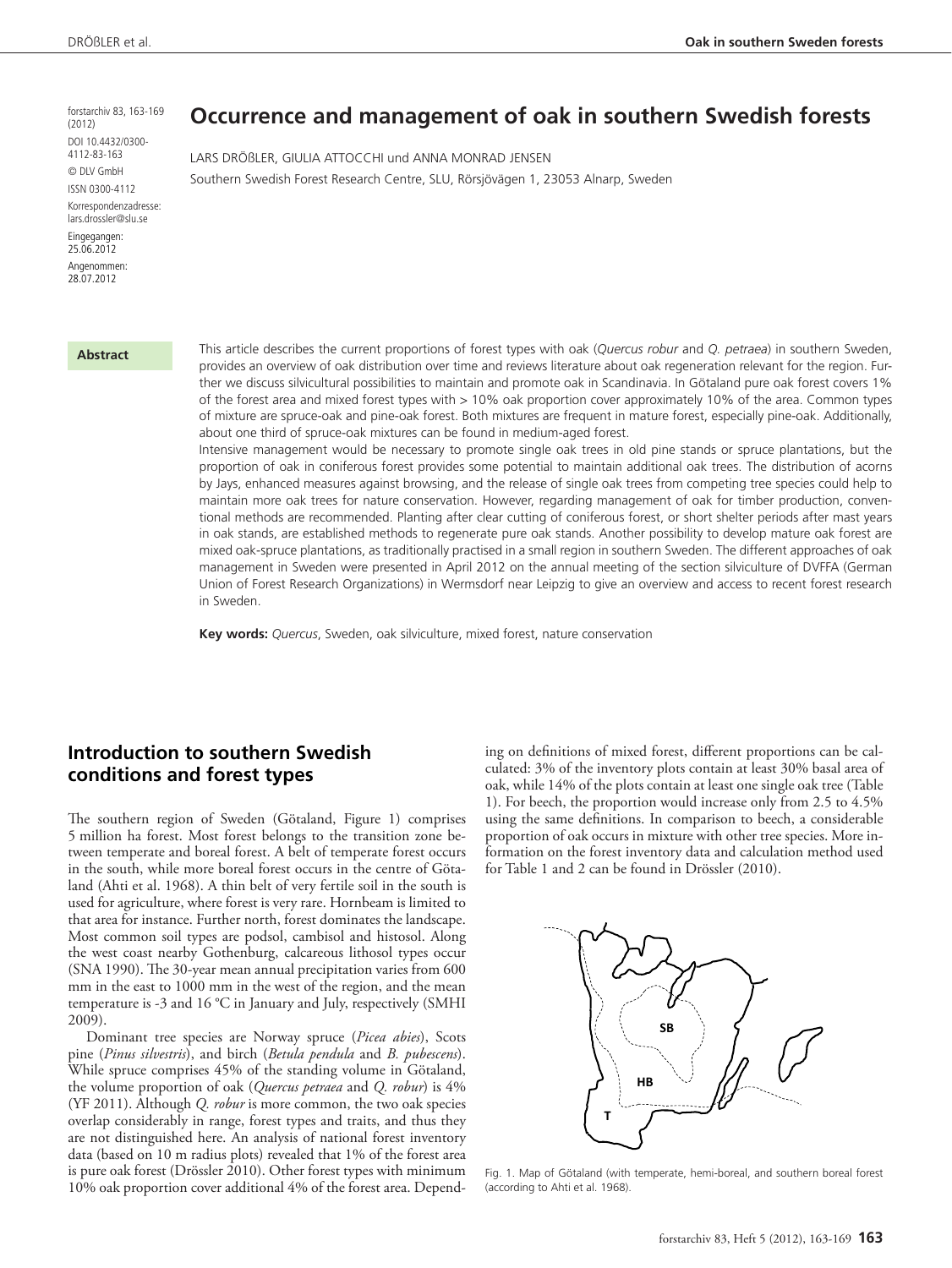Tab. 1. Percentage of inventory plots with oak and beech using different minimum proportions of the species (from Drössler 2010).

| Tree species |               | Percentage of sample plots where the Percentage of sample plots where the | Percentage of sample plots where the                                                          |
|--------------|---------------|---------------------------------------------------------------------------|-----------------------------------------------------------------------------------------------|
|              | species occur |                                                                           | species accounts for $\geq 10\%$ of basal area species accounts for $\geq 30\%$ of basal area |
| Oak          |               |                                                                           |                                                                                               |
| Beech        |               |                                                                           |                                                                                               |

Tab. 2. Area proportion of tree species combinations with oak, number of inventory plots, and standard error. Minimum basal area proportion of each species are 10% (stem number proportion if stand height  $\lt 7$  m). For tree species combinations observed on 20 inventory plots or less, no representativeness of forest area proportions is guaranteed.

| <b>Species</b>              | <b>Forest area</b><br>(ha) | Plot<br>number | <b>Standard</b><br>error |
|-----------------------------|----------------------------|----------------|--------------------------|
| Oak                         | 49,520                     | 82             | 5,966                    |
| Spruce/oak                  | 39,254                     | 65             | 5,019                    |
| Spruce/birch/oak            | 21,740                     | 36             | 3,889                    |
| Pine/oak                    | 20,533                     | 34             | 3,605                    |
| Birch/oak                   | 18,117                     | 30             | 3,294                    |
| Oak/beech                   | 15,701                     | 26             | 3,804                    |
| Pine/spruce/oak             | 15,098                     | 25             | 3,005                    |
| Pine/birch/oak              | 10,266                     | 17             | 2,481                    |
| Aspen/oak                   | 8,455                      | 14             | 2,256                    |
| Spruce/aspen/oak            | 7,247                      | 12             | 2,087                    |
| Birch/aspen/oak             | 6,643                      | 11             | 2,000                    |
| Birch/oak/beech             | 6,643                      | 11             | 1,998                    |
| Birch/oak/other broadleaves | 3,623                      | 6              | 1,479                    |
| Oak/nobel broadleaves       | 3,623                      | 6              | 1,478                    |
| Oak/lime                    | 3.020                      | 5              | 1,350                    |
| Oak/other broadleaves       | 2,416                      | $\overline{4}$ | 1,207                    |
| Birch/oak/alder             | 2,416                      | 4              | 1,207                    |
| Birch/oak/noble broadleaves | 2,416                      | 4              | 1,208                    |
| Oak/beech/alder             | 1,812                      | 3              | 1,045                    |
| Spruce/oak/rowan            | 1,812                      | 3              | 1,045                    |
| Birch/oak/rowan             | 1,812                      | 3              | 1,046                    |
| Oak/rowan                   | 1,812                      | 3              | 1,046                    |
| Spruce/oak/beech            | 1,812                      | 3              | 1,045                    |
| Bare land                   | 245,184                    | 406            | 12,191                   |
| <b>Total</b>                | 4,952,000                  | 8,200          |                          |

23 tree genus combinations with oak were found in the inventory plots (Table 2). Altogether, these combinations cover 245,000 ha forest in Götaland. For the most common mixed forest types with oak, the inventory provides the best data available to estimate their proportions. Oak is often associated with spruce (about 1% of total forest area), or with spruce and birch. Another common mixture is with Scots pine, which accounts for 1% if other species are included. Oak-spruce mixtures are most frequent in 60-79 years old forest, but rare in very young and very old forest (Figure 2). Oak-pine mixtures are most common in 60-120 years old forest stands (Figure 3). Only 11% of pure oak forest were younger than 40 years. Regardless mixed or pure forest, most oak occurs in older stands.



Fig. 2. Relative age class distribution of oak-spruce mixtures (due to limited representativeness per age class, the two independent inventory periods 1998-2002 and 2003-2007 are presented separately).



Fig. 3. Relative age class distribution of oak-pine mixtures (due to limited representativeness per age class, the two independent inventory periods 1998-2002 and 2003- 2007 are presented separately).

As in other parts of Europe, oak silviculture in Sweden is usually aiming at high quality timber production, characterized by very intensive management (Carbonnier 1975). However, main production goal is most often sawn timber for flooring and construction wood (Ekström 1987, Nylinder et al. 2006).

Generally, mean annual increment ranges between  $4-6$  m<sup>3</sup> ha<sup>-1</sup>, with top heights from 20-26 m after 100 years (Carbonnier 1975). Oak and oak-rich forests often harbour many rare cryptogams, vascular plants and invertebrates, thus the value of oak for biodiversity is very high in Sweden (Jonsell et al. 1998, Ranius and Jansson 2000, Berg et al. 2002, Gärdenfors 2010). To consider conservation values in forests, management planning distinguishes between four types of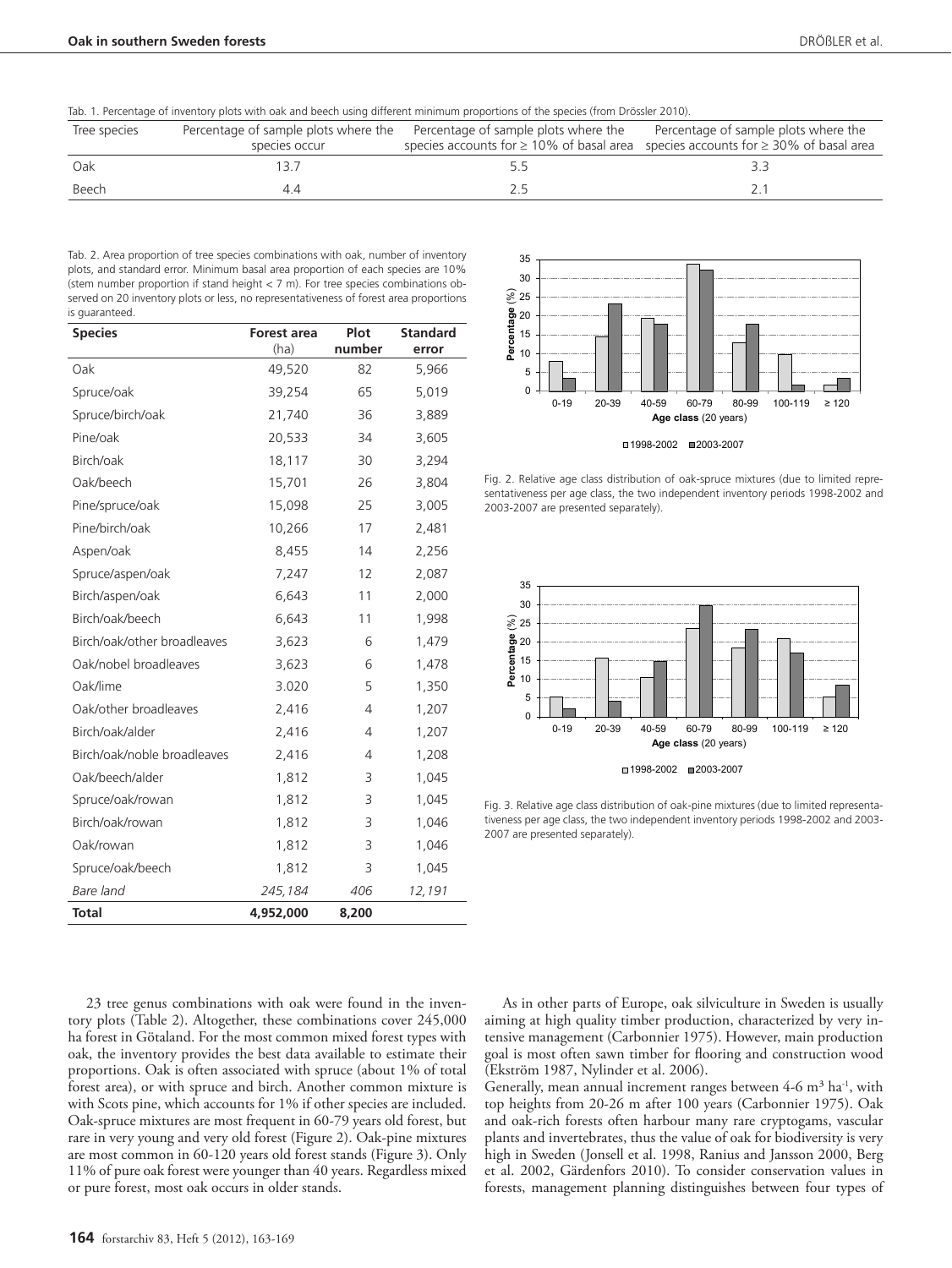forest: production forest, production forest with additional conservation measures, reserves with nature management, and reserves without management.

# **Occurrence of oak in the past and future expectations**

According to the succession described by Berglund et al. (1996), oak and lime entered the southern parts of Götaland approximately 9000 years ago and dominated the landscape for several millennia, together with ash and elm on fertile sites. Lindblad et al. (2010) estimated an oak proportion of roughly 25% for temperate forests during the period from 2000 to 0 BC. For hemi-boreal forests, they estimated about 12%, based on separate pollen analyses. However, the proportion decreased during the last 2000 years to 10% respective 3%, after a peak 2000 years ago. Especially during the last 300 years, human influence further reduced the natural decline of oak (Lindblad et al. 2010). One important reason was the cultivation of woodland pasture to arable farm land (Brunet 2006). Slash-and-burn cultivation of forest land more distant from settlements developed often to heathland, which was afforested by conifers during the last century (Nilsson et al. 2005).

Today, the oak decline is also reflected by the lack of regeneration. However, higher survival of oak seedlings was found in coniferous forest than in broadleaved forest (Frost 1997). Götmark et al. (2005a, 2006) found relatively high densities of oak saplings in coniferous forest (ca. 40 saplings with 0.1 to 4.9 cm dbh ha<sup>-1</sup>). However, the density varied considerably between 0 and 25 saplings ha<sup>-1</sup> in large areas of central Götaland and 100-500 saplings ha<sup>-1</sup> in forest close to the coast (Götmark et al. 2006).

Based on future climate scenarios and tree-physiological growth response to temperature and precipitation, future tree species distributions of the potential natural vegetation can be estimated. Therefore, Hickler et al. (2012) parameterized a dynamic vegetation model (LPJ-GUESS) for European tree species, suggesting a future increase of temperate forests in Götaland, while coniferous forest decreases. Starting with the current tree species distribution of managed forests, spruce would almost disappear after 300 years while beech, ash and oak would dominate. The projected oak proportion was 25-30% (Hickler et al. 2012).

Future expectations concerning the development of natural regeneration are less optimistic, especially concerning browsing damages. In temperate forests, 70% of oak seedlings were damaged in a study with 24 stands involved (Götmark et al. 2005b). A similar proportion of oak was browsed in the north of Götaland (Frost 1997). In a multi-layered, hemi-boreal forest with spruce and oak regeneration (browsing damages 2% respective 50%) under pine shelter, a stand growth simulation projected no basal area increase of oak for the next 50 years, due to the fast growth rates of spruce (Drössler et al. 2012). Therefore, browsing damages in combination with more competitive tree species can counteract the effects of climate change, in both temperate and hemi-boreal forest types.

### **Silviculture in pure oak stands**

### **Establishment**

Conventional methods to establish new oak stands are planting or sowing under open land conditions (Birkedal 2010) and natural regeneration in oak stands after a mast year in combination with shelterwood cutting (Almgren et al. 1984, Henriksen 1988, Harmer 1995, Röhrig et al. 2006). Oak stands are generally established

by sowing  $(40-70 \text{ kg}$  acorns ha<sup>-1</sup> according to Skogforsk 2011, or more) or planting 7000-13000 seedlings ha<sup>-1</sup>. Competing ground vegetation or damages by animals are often reason for failures (Nilsson et al. 1996), thus site preparation could improve early survival and subsequent growth of oak seedlings (Löf et al. 1998, Gemmel et al. 1996). Birkedal (2010) found that the proportion of established seedlings in areas surrounded by broadleaved forest was much lower (< 5%) than in areas with mixed conifer forest surrounding (about 20 - 60%). In addition, the application of mink excrements to seeds under laboratory conditions indicated a large potential to deter rodents from consuming acorns after seeding (Birkedal 2010).

If shelterwood cutting is applied, about 50 oak germs per m² and heavy removals (ca. 50% of standing volume) should assure a successful establishment of regeneration, followed by complete removal in the next 10 to 15 years (see also Matthews 1989, Röhrig et al. 2006).

#### **Thinning and intermediate cuttings**

Thinnings of oak in southern Sweden have been investigated by Agestam et al. (1993) and Carbonnier (1975). Usually, 2 or more precommercial thinnings are carried out to remove wolf trees, make a preliminary selection of well-formed trees and ensure enough light to the stand. 50 to 70 future crop trees per ha are marked at the age of 40 to 50 years, for a total of 100 trees per ha with reserves; the selection is based on qualitative aspects and spatial distribution. In fact it is recommended a 12 to 15 m spacing between future crop trees, to allow free crown development. Since development of epicormic branches is often a major problem (Evans 1982), annual pruning is recommended. Commercial thinnings are intended to tend future crop trees and stimulate their crown development. For Götaland two different thinning programmes have been described in Carbonnier (1975). Both start at the time of the future crop tree selections, and are aimed to keep the basal area between  $13$  and  $18 \text{ m}^2$  ha<sup>-1</sup> (before and after thinning respectively) until 80 years, to stabilise between 18 and 20 m<sup>2</sup> ha<sup>-1</sup> towards the end of the rotation, between 100 to 150 years. Program A is the traditional management, consisting of light crown thinnings every fifth year, throughout the whole rotation. Program B begins short 5 year intervals between thinnings, which become longer towards the end (15 years), resulting in very heavy thinning. The latter represents the current recommendations for the production of high quality oak timber in Götaland, emphasising the importance of crown release to avoid competition when thinning. Furthermore it is recommended to introduce an understorey of shade tolerant tree species when oaks are about 40 years old, to shade the stem and prevent epicormics emergence. However, very often this recommendation is not followed in practice (but naturally occurring understory is appreciated). Often, a reduction of the number of recommended thinnings can also be observed in practice.

A relevant oak management, similar to Carbonnier's program B, is conducted in Denmark, denominated Bregentved regime. It consists of a series of pre-commercial thinning in young stands among dominant trees to remove undesirable individuals, in combination with heavy thinning among socially intermediate trees while retaining an understory of suppressed oak trees (Rune and Skovsgaard 2007). This is beneficial for the growth as well as the wood quality of potential crop trees. The result are higher diameter increment and a shorter rotation age if compared to Central European tradition, where oak is often thinned lightly and at very regular intervals to achieve a constant annual ring width of no more than 2 mm. More on traditional oak management in Denmark can be found in Henriksen (1988).

In line with the development of the thinning program B by Carbonnier (1975) and the Brengetved regime in Denmark, there is the "free growth" concept described by Jobling and Pearce (1977), Kerr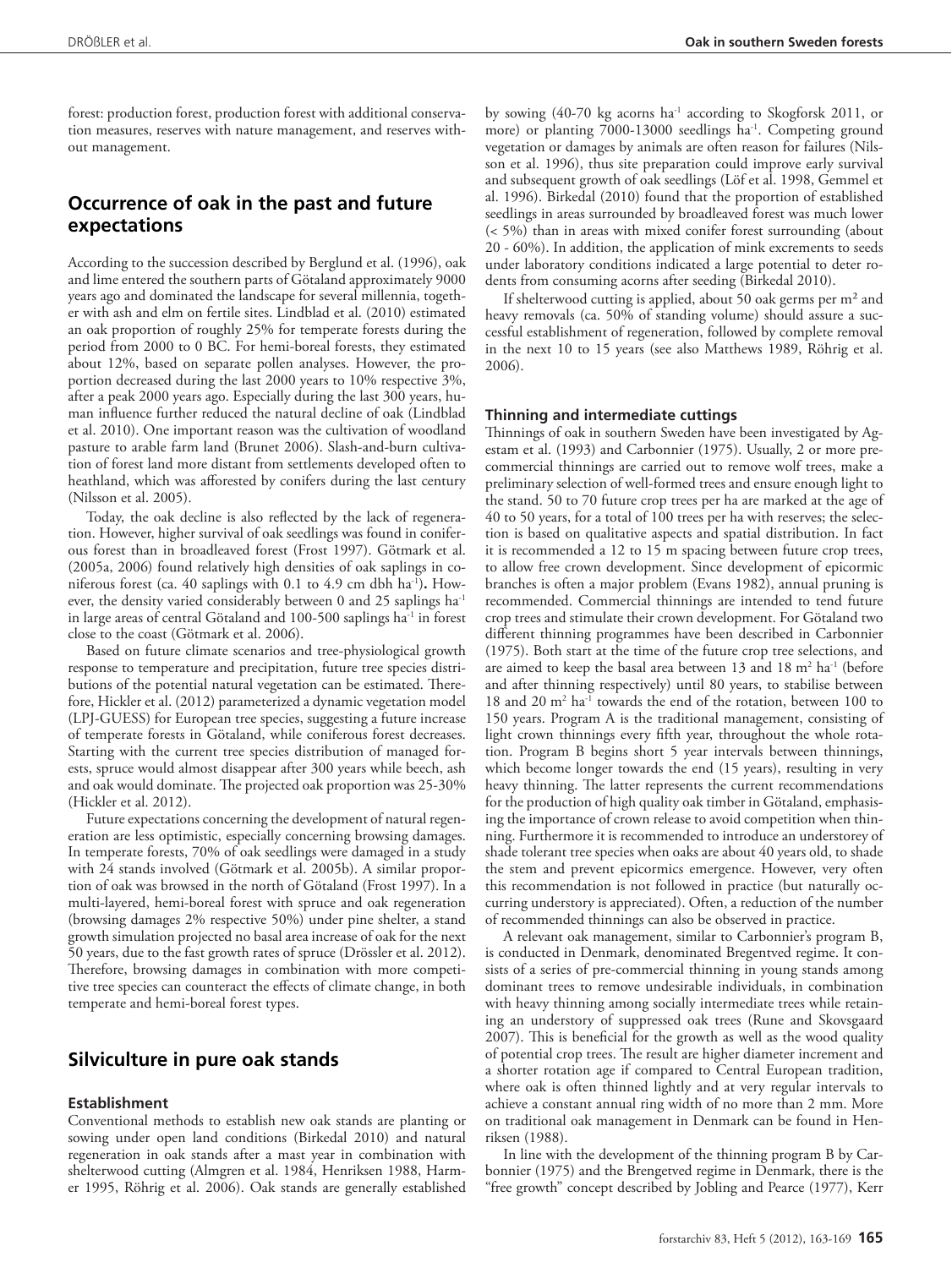(1996) and others where free-growth conditions are defined by preserving a space equal to about one half or one quarter of the crown width around the crowns of the selected dominants at all times. The potential of such alternative oak management schemes mentioned here could attract higher interest for forest owners, where high labour costs and very long rotation have always been a disincentive to plant oak. On the contrary, free growth could modify contemporary oak silviculture to cost effectively and optimise the production of high-quality timber. For southern Swedish conditions, the balance between more severe thinning regime and timber quality (together with the demand of specific annual ring width) is currently under investigation.

### **Silviculture in mixed oak forest**

### **Mixed spruce-oak stands**

Oak-spruce mixtures can be developed by retaining large or old oak trees when planting spruce stands (Söderström 2009). Oak might even establish naturally in very young spruce plantations, but the age class distribution in Figure 2 does not indicate this. Aiming for future oak stands, one region in southern Sweden has a long tradition to manage mixed oak-spruce plantations. On fertile sites, different planting pattern are used, usually with future crop oak trees planted with a spacing of 14-15 m, and some additional oak trees (Ståål 1986). Height development of oak is similar to spruce trees during the first two decades (Mason and Baldwin 1995, Linden 2003), but the oak trees require intensive management already after 10 or 20 years (Loginov 2012). Ståål (1986) describes a 40 year-old experimental stand with first thinning at age 20, and 2-4 years thinning intervals until age 40. The advantage of this intensively managed mixture is the short payback period after stand establishment. Positive accumulated net values are possible after 40 years, while it takes 100-120 years in oak monoculture (Linden 2003). Total volume production over a 140 years rotation is estimated to be roughly 20% higher in mixture compared to pure oak stands (Linden 2003). But, only 6% of the mixed oak-spruce plots in Table 2 where located in Blekinge which is the region with this special type of management described by Ståål (1986).

Other possible types of mixture could be natural oak regeneration in mature spruce stands (Götmark et al. 2005a) or mature spruce stands with very old oak trees. The lower proportion of mixtures in younger age classes than in 60-79 years old forest (Figure 2) does not correspond with a large proportion of retention trees since this concept was less common 30 years ago. More likely, there is a noteworthy proportion of oak in typical mature spruce forest. Götmark et al. (2005a) suggested that oak regeneration is stronger and less problematical in coniferous forest (including spruce forest as one specific forest type) than in broadleaved forest. Due to its limited shadetolerance, oak is not able to establish under closed spruce canopy, but Götmark et al. (2005a) hypothesize that forest edges after clear-cutting combined with Jays may be a major reason for oak colonization of coniferous forest. Unfortunately, natural oak regeneration under such conditions is rarely studied.

#### **Mixed pine-oak stands**

Mixtures of pine and oak are common in 60-120 years old forest, and rare in very young and very old forest**.** Götmark et al. (2005a) found oak saplings (0.1-4.9 cm dbh) more often in pine forest than in spruce or birch forest, with an average density of 60 trees ha<sup>-1</sup> in forest higher than 7 m. Distributed by Jay (*Garrulus glandarius*) or other animals, germinated oaks find good conditions for establishment and growth under pine shelter (Heuer 1996, Schirmer et al.

1999, Kätzel et al. 2005). Considering several decades, the natural regeneration of oak is a first stage of natural succession from pine to broadleaf-dominated forest (Leuschner 1994, Kint et al. 2006, Hickler et al. 2012). Underplanting of oak in pine stands would be a possible way to initiate the succession actively (Kätzel et al. 2005), but is not or rarely applied in Sweden. However, mixtures of oak and spruce under pine can be found sometimes. Growth prognoses for advanced spruce regeneration under pine shelter indicate growth rates for spruce almost two times higher as oak under Swedish conditions. In the example in Figure 4, the simulated basal area proportion of spruce increased by 6.1% in 25 years, while oak increased by 3.5%. Although the validation of Swedish growth models for oak in mixed stands or under shelter is poor, the slow growth corresponds to growth rates observed in pure oak stands on similar sites (Carbonnier 1975). However, silvicultural promotion of single oak trees is usually not considered, which would provide additional possibilities to develop vital canopy trees (as demonstrated for spruce-oak mixtures for instance by Ståål 1986). On the other hand, the slow growth of oak under shelter should not be underestimated. In an example from northeast Poland, pine overstory with a large proportion of oak and other tree species formed diameter distributions similar to Figure 4, but coring oaks revealed the same age as pine (Bielak 2010).

### **Dispersal and establishment of single oak seedlings in coniferous stands**

Considering single oak trees in coniferous forest, the dispersal by Jays can have large influence on seedling establishment (Mosandl and Kleinert 1998). A single Jay can store  $\overline{4}$ ,500 to 11,000 acorns a year, and fly up to 18 km in order to find a sufficiently abundant source



Fig. 4. (a) Current diameter distribution in a very heterogeneously structured stand with pine overstory and spruce in all height layers and oak in the understory, and (b) simulated diameter distribution after 25 years development without management (from Drössler 2012).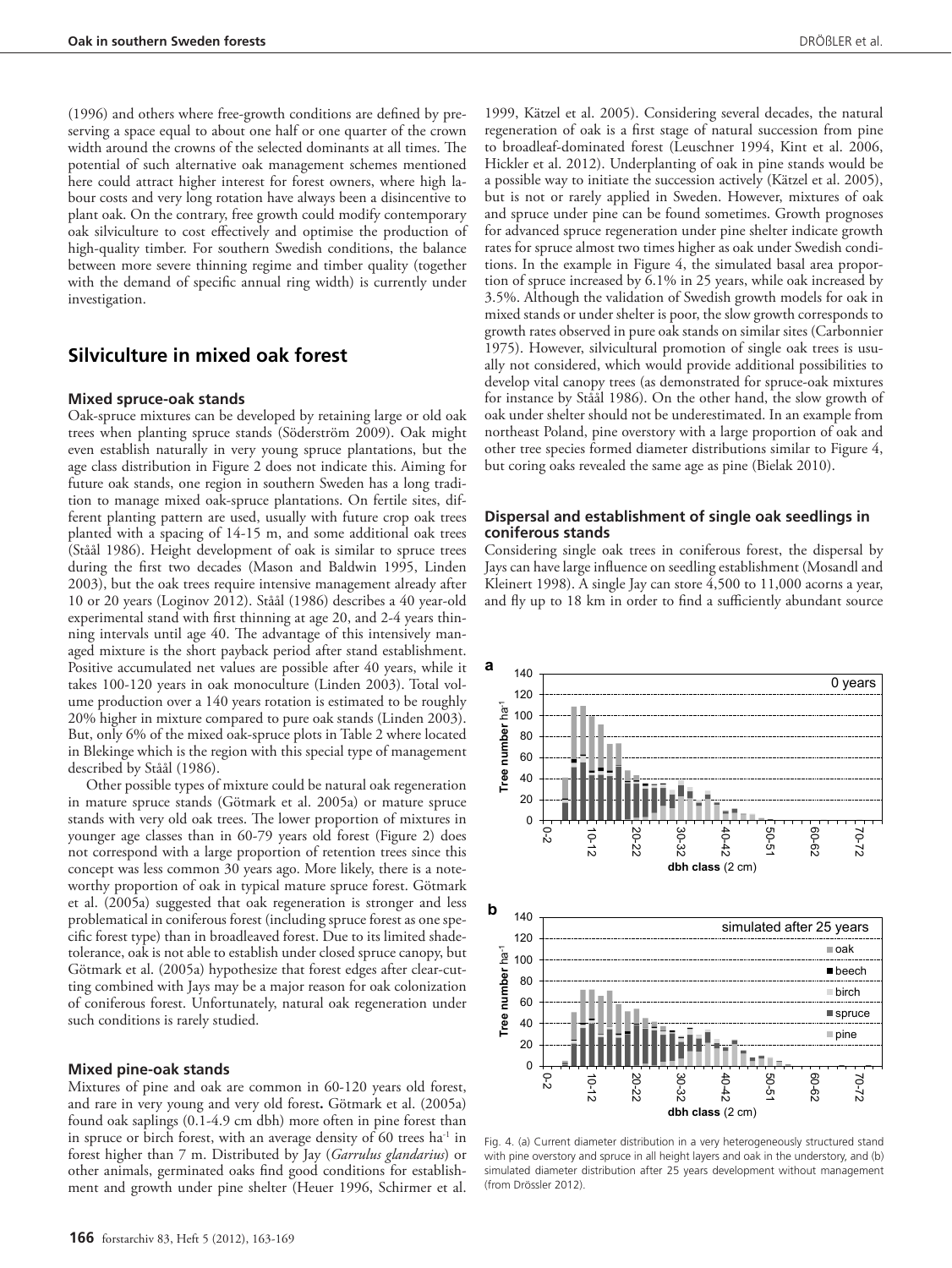of acorns (Cramp 1994, Clayton et al. 1996, cited in Lundberg et al. 2008). For an average distance of 4 km between areas for breeding (spruce) and foraging (oak) and a density of five breeding pairs per km², Lundberg et al. (2008) estimated that one pair of Jays might contribute with 1,000 seedlings per year. That would be equal to 50 new seedlings ha<sup>-1</sup> a<sup>-1</sup>. However, accumulated over an unknown time period, Frost (1997) found an average number of 54 oak seedlings ha<sup>-1</sup> originating from dispersed acorns. On central European mesic sites with average nutrient supply, Mosandl and Kleinert (1998) and Kätzel et al. (2005) reported even 500 to 2,000 oak seedlings ha<sup>-1</sup> accumulated over time in pine stands. Lundberg et al. (2008) propose a complementary framework to the typical stand management to promote oak regeneration, based on their case study in urban forests of the Stockholm area with a large proportion of oak. Four steps are suggested to deal with multi-scale ecological dynamics:

- 1. Identify potential foraging and breeding sites.
- 2. Identify landscape context as distance between foraging and breeding patches.
- 3. Identify management goals, i. e. increase the amount of spruce to improve breeding conditions.
- 4. Monitor the results of management by Jay surveys and oak seedling inventories (Lundberg et al. 2008).

Groups of oak trees in pine plantations can be found in eastern Germany ("Mortzfeld´sche Lochbestände") established 100 years ago (Bilke 2005). These might help to test the proposed concept on existing elements in the landscape. Bilke (2005) studied oak regeneration densities in areas with 0-200 m radius from such oak elements and documented more than 2000 seedlings a<sup>-1</sup> within a radius of 50 m for 38 stands (and  $> 5,000$  seedlings a<sup>-1</sup> for 26 fenced stands). No effect was detected for 100 to 200 m distant areas (i.e. on the area with radius 200 m, 300 seedlings  $a^{-1}$  were counted, and 1,100 individuals if fenced).

# **Management of oak forests of conservation interest**

Many of the oak-rich forests in Southern Sweden are of conservation interest, especially large oak trees provide unique substrates, thus habitats to a diverse range of red-listed cryptogams and invertebrates (Berg et al. 1994, Ranius and Jansson 2000, Götmark 2007). Many of these species-rich oak stands, were once small (> 3 ha) semi-open pastures and fields, that through secondary succession became closedcanopy mixed stands (Götmark and Thorell 2003). Due to crown closure and relative high browsing pressure, recruitment of new oaks to the canopy often is poor (Götmark et al. 2005b). Thus, a successful management strategy would include thinning regimes, increasing light availability at sapling level and reduce browsing damages.

Canopy disturbance will affect other factors important for oak seedling growth such as interspecific competition and browsing (Löf 2000, Kelly 2002, Dillaway et al. 2007, Harmer and Morgan 2007). The short- and long-term effects of such a canopy disturbance on the oak recruitment but also the biodiversity in 25 mixed broadleaved stands are currently being studied using a partial-cutting experiment replicated at landscape level (Götmark 2007). In each of the 25 stands two treatments were applied; partial thinning (removal of 26% of the basal area (mean basal area 29 m<sup>2</sup> ha<sup>-1</sup>)) and no thinning (free development or "hands off"). After 8 years, the partial thinning favours growth and survival in both advanced and naturally oak regeneration (Leonardsson and Götmark 2011).

Increasing the light availability on the forest floor will however not only favour oak seedling growth but also the growth of herbaceous and woody vegetation, which may affect and delay the recruitment of new oak into the overstory (e. g. Lorimer et al. 1994, Löf 2000, Collet et al. 2002, Harmer and Morgan 2007). Preliminary results from Leonardsson and Götmark (2011), suggest that the growth response of shrub species, such as Hazel (*Corylus avellana* L.) and Alder Buckthorn (*Frangula alnus* Mill.) will exceed that of the broadleaved tree species after a partial thinning in oak-rich mixed broadleaved forests. Whereas, competition from herbaceous vegetation is known to stagnate oak seedling growth, shrubs may facilitate or hinder oak seedling growth (Löf 2000, Pagés et al. 2003, Man et al. 2008, Jensen et al. 2012a, b).

High population densities of ungulate browsers in a conifer-dominated landscape results in significant browsing damages, fencing is therefore nearly always required when regenerating oak in Sweden (Swedish Forest Agency 2009), both in production and conservation forest. However, erecting and maintaining a fence are costly for the forest owner, especially for smaller stands – often the case in mixed oak-rich stands of conservation value.

Physical structures such as deadwood barriers and living shrubs have been found to reduce damages by ungulate browsers and grassers to tree saplings (Chantal and Granström 2007, Uytvanck et al. 2008, Pihlgren 2009). This associate resistance may occur as a result of physical traits (thorns, height and density) or through chemical unattractiveness of the surrounding vegetation (Callaway and Walker 1997, Barbosa et al. 2009, Harmer et al. 2010). Jensen et al. (2012a) found that the probability of an oak (*Quercus robur* L.) being browsed was on average 20 percent points lower for individuals growing among shrubs than for individuals growing in the absence of shrubs. When browsing did occur the browsing intensity (measured at loss in height growth) was also lower for oak saplings among shrubs.

We therefore suggest that naturally occurring shrubs may be one tool to regenerate oak forests of conservation interest, especially if browsing restricts oak seedling development and permanent exclusion is too costly. Using hazel for the establishment of oak regeneration in shelterwood systems is a common practice in Luxembourg, for instance. However, utilizing shrubs as protection is complex (Jensen 2011), and stronger competition might prolong the regeneration phase by lowering growth. The recruitment of new oaks in mixed oak-rich forest of conservation interest will therefore involve regular vegetation management especially for the shrubs. Some potential to reduce tending intensity could be achieved by proper light conditions for oak, e. g. by the formation of large gaps (Schütz 1991). Local vegetation management that takes advantage of the position of oak seedlings in relation to canopy and angle of insolation might bear an additional potential (which is currently tested in Germany, RLP 2009). However, without conventional silvicultural regeneration measures (paragraph Establishment under Silviculture in pure oak stands), the period of recruitment may be long (25 - 50 years) and in some cases a continuous process. There is therefore a great need for long-term evaluation of the temporal and spatial interaction affecting the regeneration success in oak-rich forests of conservation value.

# **Conclusions**

Considering the decline of oak proportion and insufficient regeneration, more active promotion seems necessary to maintain the current oak proportion. However, oak conservation needs intensive management. There are conventional silvicultural methods to establish oak stands, which can be applied successfully in mature oak stands or after clear-cuts to a large extent. Due to a considerable proportion of oak trees in mixture with conifers, the promotion of single oak trees by release from competing trees is another, but even more intensive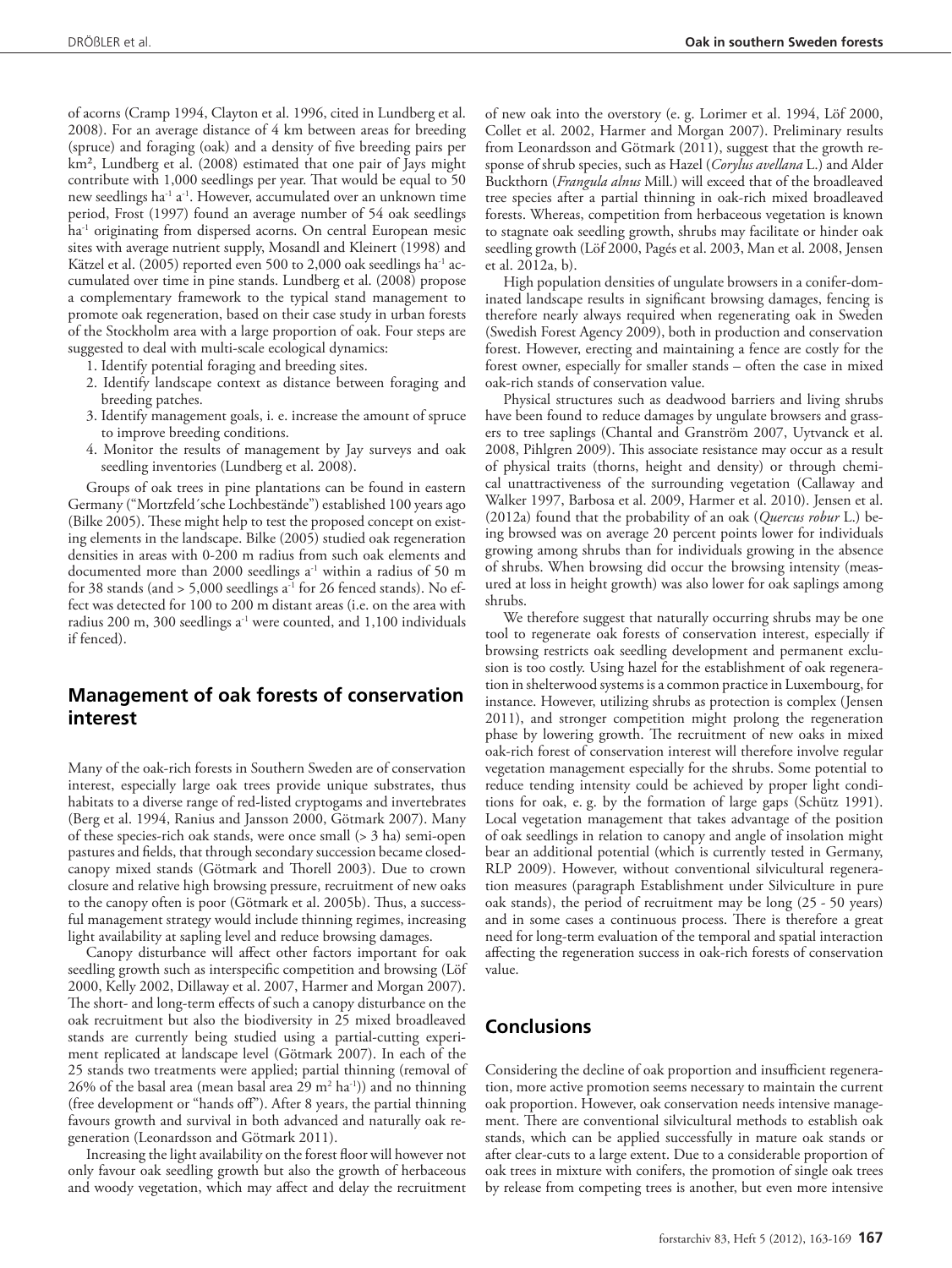management option. Future growth of single oak trees can be expected to be slow compared to competing spruce trees, and would require frequent silvicultural interventions. Management costs of such measures will not always be covered. If single oak tree promotion can be afforded, vital individuals could be released from competitors (by measures for nature conservation and by normal thinning operations in coniferous stands). The selection potential of vital trees could be increased by utilizing Jay behaviour and considering landscape aspects in forest management planning. However, initial vitality of supressed trees and growth response potential after releases is poorly studied.

Direct measures against browsing (hunting, fencing, single-tree protection) can also increase the number of successfully established oak saplings. Naturally occurring shrubs could provide additional protection (at least during a certain period), if browsing restricts oak seedling development. In stands with conservation interest, locally more suitable light conditions for oak seedlings can be created by management, i. e. by thinnings (Götmark 2010) or gap formation (Schütz 1991) in windfirm forest.

The establishment of even-aged oak stands by shelterwood cutting or after clear-cut is an important option to maintain the current oak proportion. Such conventional methods under traditional forest management regimes seem most promising from a forester´s perspective, with establishment rates required for successful management of oak for timber production. An additional option is single oak tree promotion, especially in nature conservation areas. On the other hand, heavy removals of standing volume after a mast year would regenerate oak stands in reserves as well, if long-term preservation of oak over the next stand generation has highest priority. Depending on the priority to oak, single tree promotion in plantation forests can also be expected to have a positive effect on the oak proportion.

#### **Acknowledgement**

The study was supported by Future Forests, TC4F, and the Southern Swedish Forest Research Centre.

#### **References**

- Agestam E., Ekö P., Johansson U. 1993. Ett gallringsförsök i ek i Skarhults försökspark [A thinning experiment in oak in the experimental forest Skarhult]. Working report 2, SLU, Alnarp. [in Swedish]
- Ahti T., Hämet-Ahti L., Jalas J. 1968. Vegetation zones and their sections in northwestern Europe. Ann. Bot. Fenn. 5, 169-211
- Almgren G., Ingelög T., Ehnström B., Mörtnäs A. 1984. Ädellövskog. Ekologi och skötsel [Hardwoods. Ecology and management]. Skogsstyrelsen, Jönköping. ISBN 91-85748-36-6 [in Swedish]
- Barbosa P., Hines J., Kaplan I., Martinson H., Szczepaniec A., Szendrei Z. 2009. Associational resistance and associational susceptibility: having right or wrong neighbours. Annual Review of Ecology, Evolution and Systematics 40, 1-20
- Berg Å., Ehnström B., Gustafsson L., Hallingbäck T., Jonsell M., Weslien 1994. Threatened plant, animal, and fungus species in Swedish forests: Distribution and habitat associations. Conservation Biology 8, 718-731
- Berg Å., Gärdenfors U., Hallingbäck T., Norén M. 2002. Habitat preferences of red-listed fungi and bryophytes in woodland key habitats in southern Sweden – Analysis of data from a national survey. Biodiversity and conservation 11, 1479-1503
- Berglund B.E., Birks H.J.B., Ralska-Jasiewiczowa M., Wright H.E. 1996. Palaeoecological events during the last 15000 years: regional synthesis of palaeoecological studies of lakes and mires in Europe. Chichester
- Bielak K. 2010. Struktura i rozwój drzewostanów mieszanych z udziałem dębu szypułkowego (*Quercus robur* L.) na przykładzie zagospodarowanej części Puszczy Białowieskiej [Structure and development of mixed species stands with admixture of pedunculate oak (*Quercus robur* L.) in the managed part of the Bialowieza forest]. Doctoral thesis, Faculty of Forestry, Warsaw [in Polish with English summary]
- Bilke G. 2005. Mortzfeld'sche Lochbestände ein Weg für den Waldumbau in Nordostdeutschland [Mortzfeld's stands – A way of forest conversion

in northeast Germany]. Ökologischer Waldumbau im nordostdeutschen Tiefland. Eberswalder Forstliche Schriftenreihe Band XXIII, 111-120 [in German]

- Birkedal M. 2010. Reforestation by direct seeding of beech and oak: Influence of granivorous rodents and site preparation. Acta Universitatis agriculturae Sueciae 2010, 13
- Brunet J. 2006. Ädellövskogens historiska utbredning och dagens naturvårdsmål [Noble broadleave forest's historical distribution and today's nature conservation goals]. Kungliga Skogs- och Lantbruksakademiens Tidskrift 145, 23-28 [in Swedish]
- Callaway R.M., Walker L.R. 1997. Competition and facilitation: A synthetic approach to interactions in plant communities. Ecology 78, 1958-1965
- Carbonnier C. 1975. Produktion i kulturbestånd av ek i södra Sverige [Yield of oak plantations in southern Sweden]. Studia Forestalia Suecia 125, 89 pp. ISBN 91-38-02278-8, http://epsilon.slu.se/studia/SFS125.pdf (accessed 9 May 2012) [in Swedish with English summary]
- Chantal M.d., Granström A. 2007. Aggregations of dead wood after wildfire act as browsing refugia for seedlings of Populus tremula and Salix caprea. Forest Ecology and Management 250, 3-8
- Collet C., Lanter O., Pardos M. 2002. Effects of canopy opening on the morphology and anatomy of naturally regenerated beech seedlings. Trees 16, 291-298
- Dillaway D.N., Stringer J. W., Rieske L.K. 2007. Light availability influences root carbohydrates, and potentially vigor, in white oak advance regeneration. Forest Ecology and Management 250, 227-233
- Drössler L. 2010. Tree species mixtures a common feature of southern Swedish forests. Forestry 83, 433-441
- Drössler L., Fahlvik N., Ekö P-M. 2012. Stand structure and future development of a managed multi-layered forest in southern Sweden. Studia Forestalia Suecica (submitted)
- Ekström H. 1987. Lövvirke Tillgångar och industriell användning [Hardwood – Supplies and industrial utilization]. Department of forest products, SLU. Report 197 [in Swedish with English summary]
- Evans J. 1982. Free growth and control of epicormics. In: Malcolm D.C., Evans J., Edwards P.N. (eds.) Broadleaves in Britain. Institute of Chartered Foresters, Edinburgh, 183-190
- Frost I. 1997. Dispersal and establishment of Quercus robur. Ph.D. thesis 305, Faculty of Science and Technology, Uppsala University, Sweden
- Gärdenfors U. 2010. Red-listed species in Sweden 2010. ArtDatabanken, SLU, Uppsala
- Gemmel P., Nilsson U., Welander T. 1996. Development of oak and beech seedlings planted under varying shelterwood densities and with different site preparation methods in southern Sweden. New Forests 12, 141-161
- Götmark F. 2007. Careful partial harvesting in conservation stands and retention of large oaks favour oak regeneration. Biological Conservation 140, 349-358
- Götmark F. 2010. Skötsel av skogar med höga naturvärden en kunskapsöversikt [Management alternatives for temperate forests with high conservation values in south Sweden]. Svensk Botanisk Tidskrift 104, 1-88, ISSN 0039-646X, Uppsala [in Swedish with English summary]
- Götmark F., Thorell M. 2003. Size of nature reserves: densities of large trees and dead wood indicate high value of small conservation forests in southern Sweden. Biodiversity and Conservation 12, 1271-1285
- Götmark F., Berglund Å., Wiklander K. 2005b. Browsing damage on broadleaved trees in semi-natural temperate forest in Sweden, with a focus on oak regeneration. Scandinavian Journal of Forest Research 20, 223-234
- Götmark F., Fridman J., Kempe G., Norden B. 2005a. Broadleaved tree species in conifer-dominated forestry: Regeneration, and limitation of saplings in southern Sweden. Forest Ecology Management 214, 142-157
- Götmark F., Fridman J., Kempe G., Toet H. 2006. Lövträd i södra Sverige – Föryngring, begränsande faktorer ocg förändringar [Broadleaves in southern Sweden – Regeneration, limiting factors and changes]. Svenskt botaniskt tidskrift 100, 80-95 [in Swedish]
- Harmer R. 1995. Natural regeneration of broadleaved trees in Britain. III: Germination and establishment. Forestry 68, 1-9
- Harmer R., Morgan G. 2007. Development of *Quercus robur* advance regeneration following canopy reduction in an oak woodland. Forestry 80, 137-149
- Harmer R., Kiewitt A., Morgan G., Gill R. 2010. Does the development of bramble (*Rubus fruticosus* L. Agg.) facilitate the growth and establishment of tree seedlings in woodlands by reducing deer browsing damage? Forestry 83, 93-102